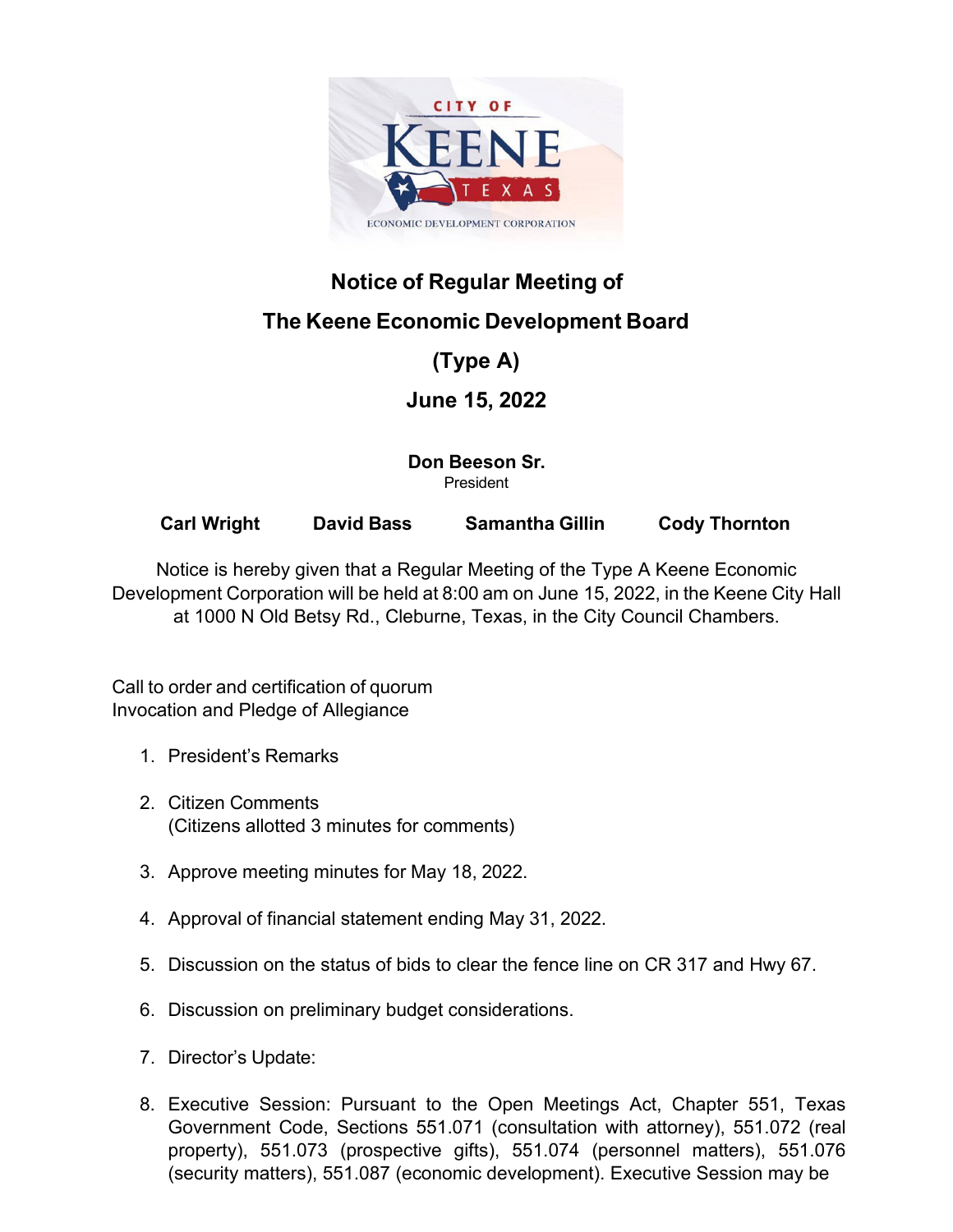held, under these exceptions, at the end of the Regular Session, Workshop and/or Special Session, or at any time during the meeting that a need arises for the Board to seek advice from the City Attorney as to the posted subject matter of this Meeting.

- a. 551.072 (Real Property) b. 551.087 (Economic Development) Possible sale of land to a manufacturing facility
- 9. Reconvene into open session for possible action resulting from any item posted discussed in Executive Session. The Board may approve the sale of industrial park property to Silent Properties, LLC.
- 10.Request for future agenda items.
- 11.Adjourn

City Hall is wheelchair accessible. The entry ramp is at the front with entry at the front entrance to City Hall. Reasonable accommodations to furnish auxiliary aids or assistance to assist persons with special needs will be provided when forty-eight (48) hours advanced notice is given. Please contact the City Secretary at 817-641-3336.

I, the undersigned authority, do hereby certify that the above Notice of Meeting of the City Council of Keene, Texas is a true and correct copy of said Notice and that I posted a true and correct copy of said notice on the official bulletin board of City Hall, a place convenient and readily accessible to the general public at all times, and that said notice was posted on or before 5:00 P.M., Friday, June 10, 2022.

Bernie Parker – City Manager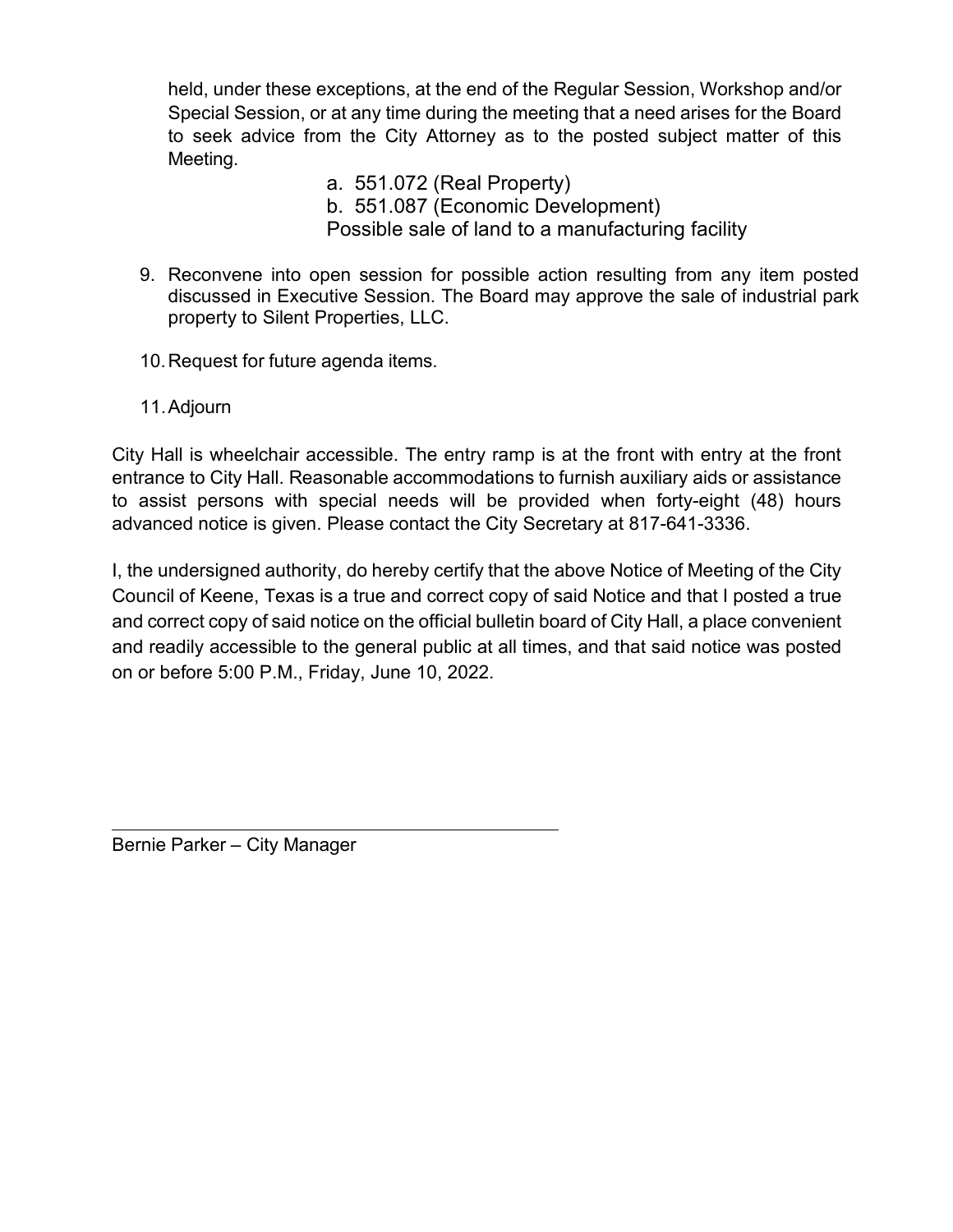

**Contact- Citymanager@keenetx.com**

**SUBJECT: APPROVE MEETING MINUTES FOR MAY 18, 2022**

### **1. ENCLOSURES/ATTACHMENTS**

May 18, 2022 Minutes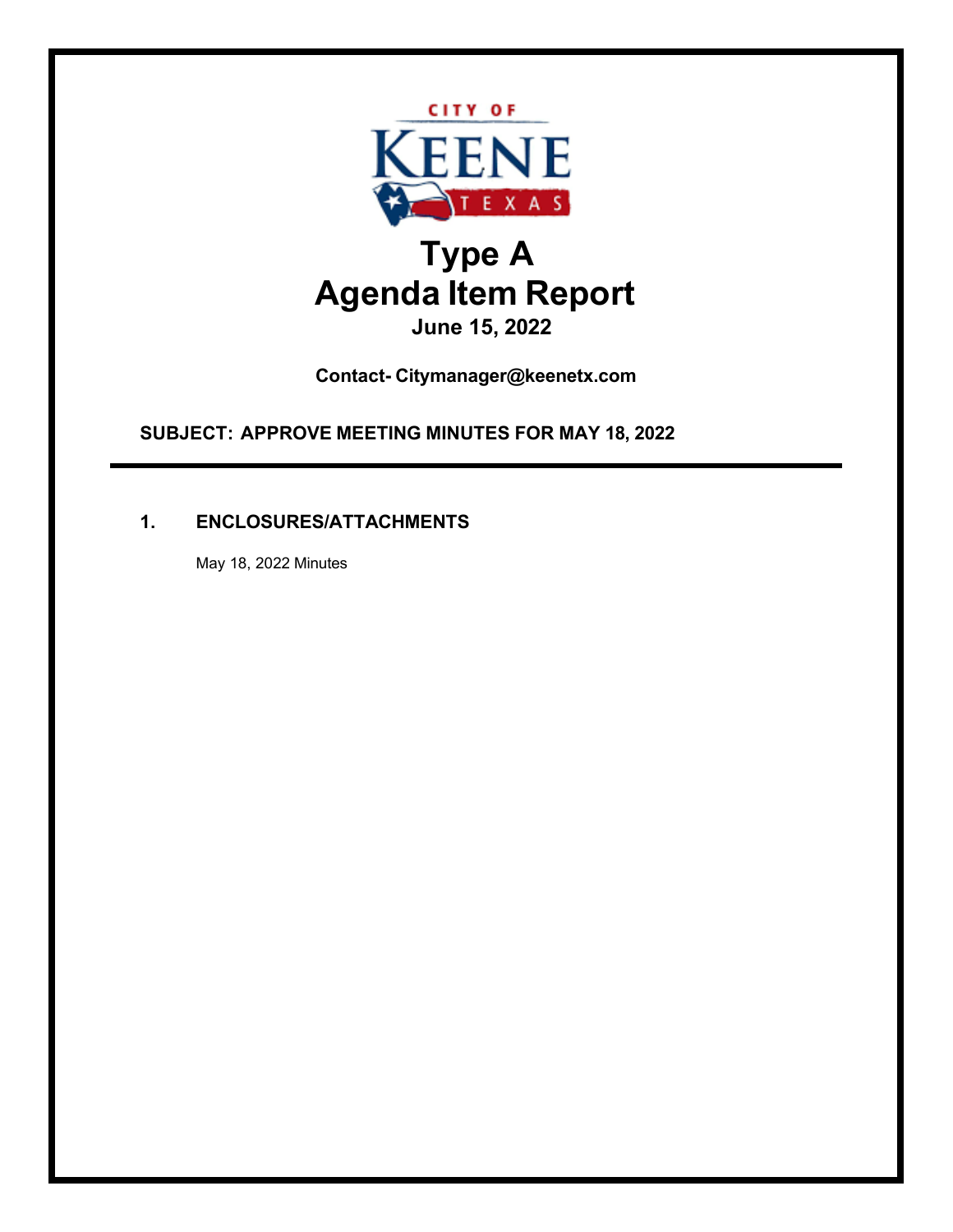#### *MINUTES OF THE KEENE ECONOMIC DEVELOPMENT CORPORATION REGULAR MEETING BOARD TYPE A WEDNESDAY, MAY 18, 2022*

*PRESENT: Don Beeson Sr., Samantha Gillin, Cody Thornton, and Carl Wright* 

#### *ABSENT: David Bass*

#### *STAFF PRESENT:*

- *Betty Freeman – Finance Manager*
- *Haden Farr – Assistant to the City Manager*
- *Don Martin – Public Works Director*
- *Charles Williams – Finance Director*

*CALLED TO ORDER: Board President D. Beeson Sr. called the meeting to order at 8:00 a.m.*

*Invocation – Member D. Beeson Sr.*

*Pledge of Allegiance – All members and public.*

- *1. President's Remarks – None*
- *2. Citizens Comments – None*
- *3. Approve of minutes for April 20, 2022.*

*Member C. Wright moved to approve the minutes for April 20, 2022, seconded by Member C. Thornton.*

#### *Motion passed unanimously 4-0-0.*

*4. Approval of financial statement ending April 30, 2022.*

*Charles Williams presented the EDC A Board financials ending April 30, 2022.*

*Member C. Thornton moved to approve the financial statement ending April 30, 2022, seconded by Member S. Gillin.*

#### *Motion passed unanimously 4-0-0.*

*5. Discuss and take action on an authorization to go out for bids to clear the fence line on CR 317 and Hwy 67.*

*Member C. Thornton moved to authorize the city to go out for bids to clear the fence line on CR 317 and Hwy 67, seconded by S. Gillin.* 

*Motion passed unanimously 4-0-0.*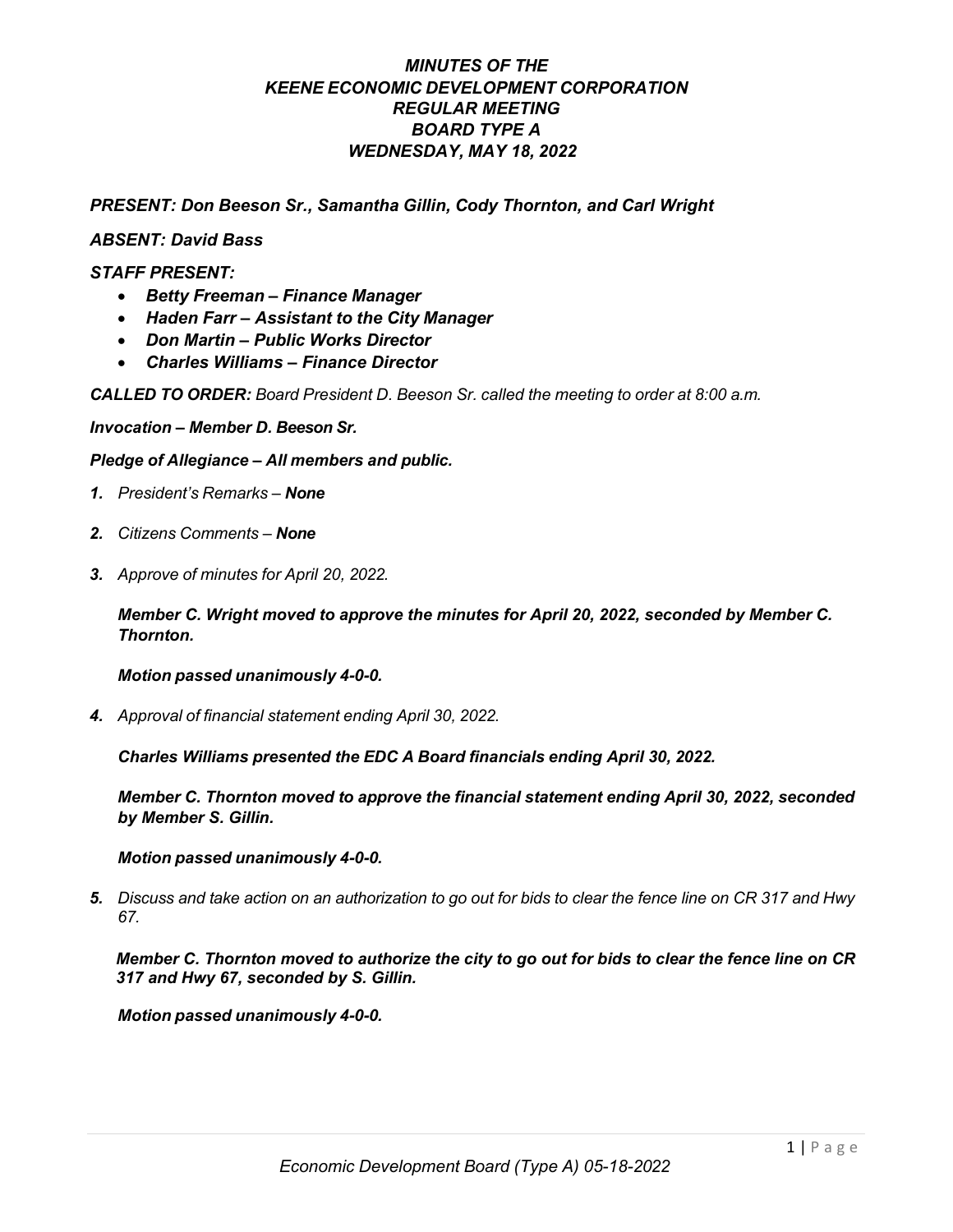#### *6. Director's Update:*

*None*

*7. Executive Session: Pursuant to the Open Meetings Act, Chapter 551, Texas Government Code, the City Council may convene into a closed, Executive Session in accordance with the following authority:*

| 551.071 (consultation with the attorney) | 551.072 (real property)    | 551.073 (prospective gifts)    |
|------------------------------------------|----------------------------|--------------------------------|
| 551.074 (personnel matters)              | 551.076 (security matters) | 551.087 (economic development) |

*Executive Session may be held, under these exceptions, at the end of the Regular Session, Workshop*  and/or Special Session, or at any time during the meeting that a need arises for the City Council to seek *advice from the City Attorney as to the posted subject matter of this City Council Meeting.*

- *551.087 (economic development)* 

*Executive Session was not taken.*

*No action resulted.* 

*8. Request for future agenda items.*

*The board would like the Finance Director, Charles Williams to recommend an amount to move from the money market to put toward loan repayment.* 

*The board would like to have a discussion on possible future plans for the house located on the industrial park's Dahn property.* 

*9. Adjourned at 8:20 a.m.*

Don Beeson Sr., Board President

Haden Farr, Assistant to the City Manager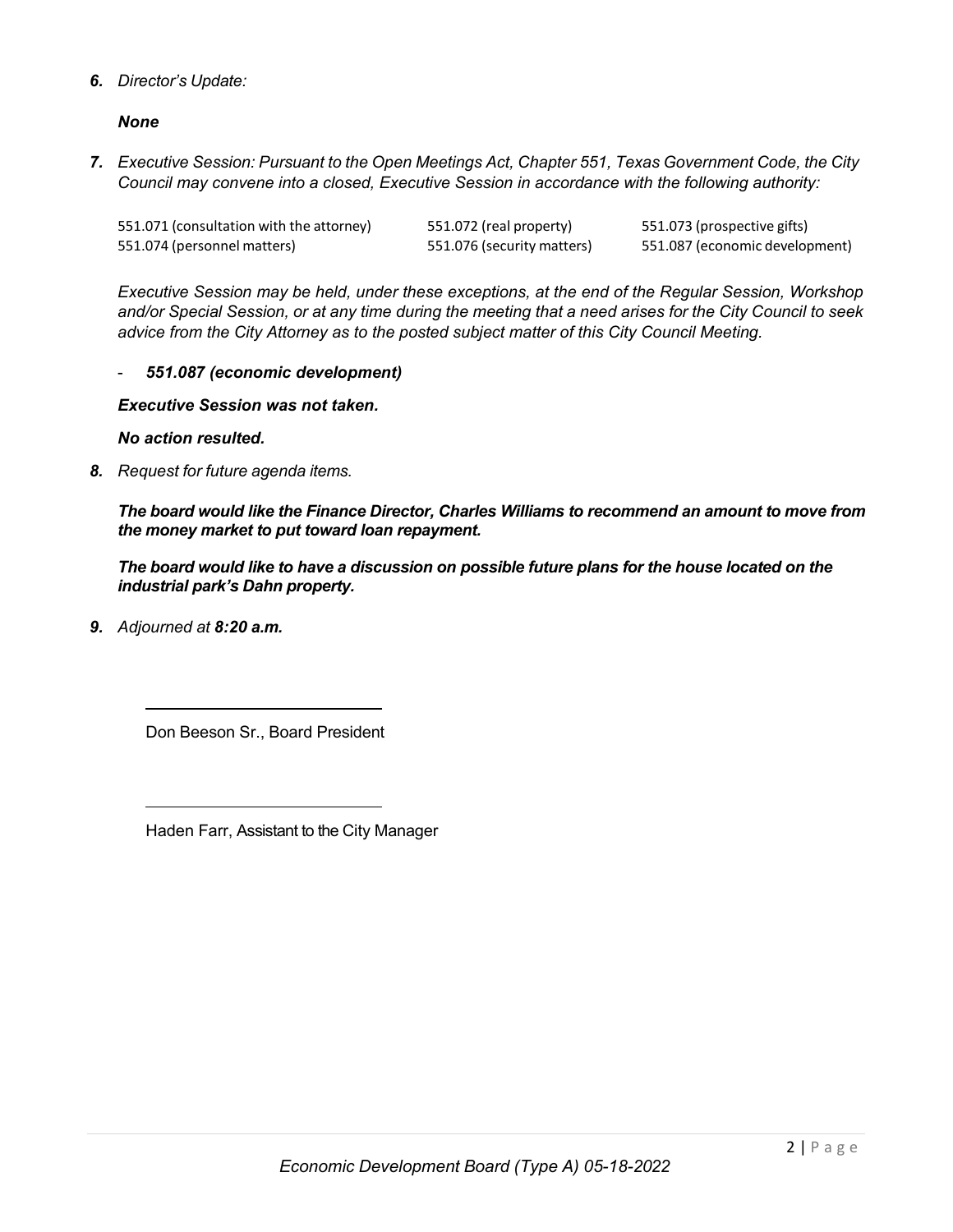

**Contact- Citymanager@keenetx.com**

**SUBJECT: APPROVAL OF FINANCIAL STATEMENT ENDING MAY 31, 2022**

### **1. ENCLOSURES/ATTACHMENTS**

May Financial Statement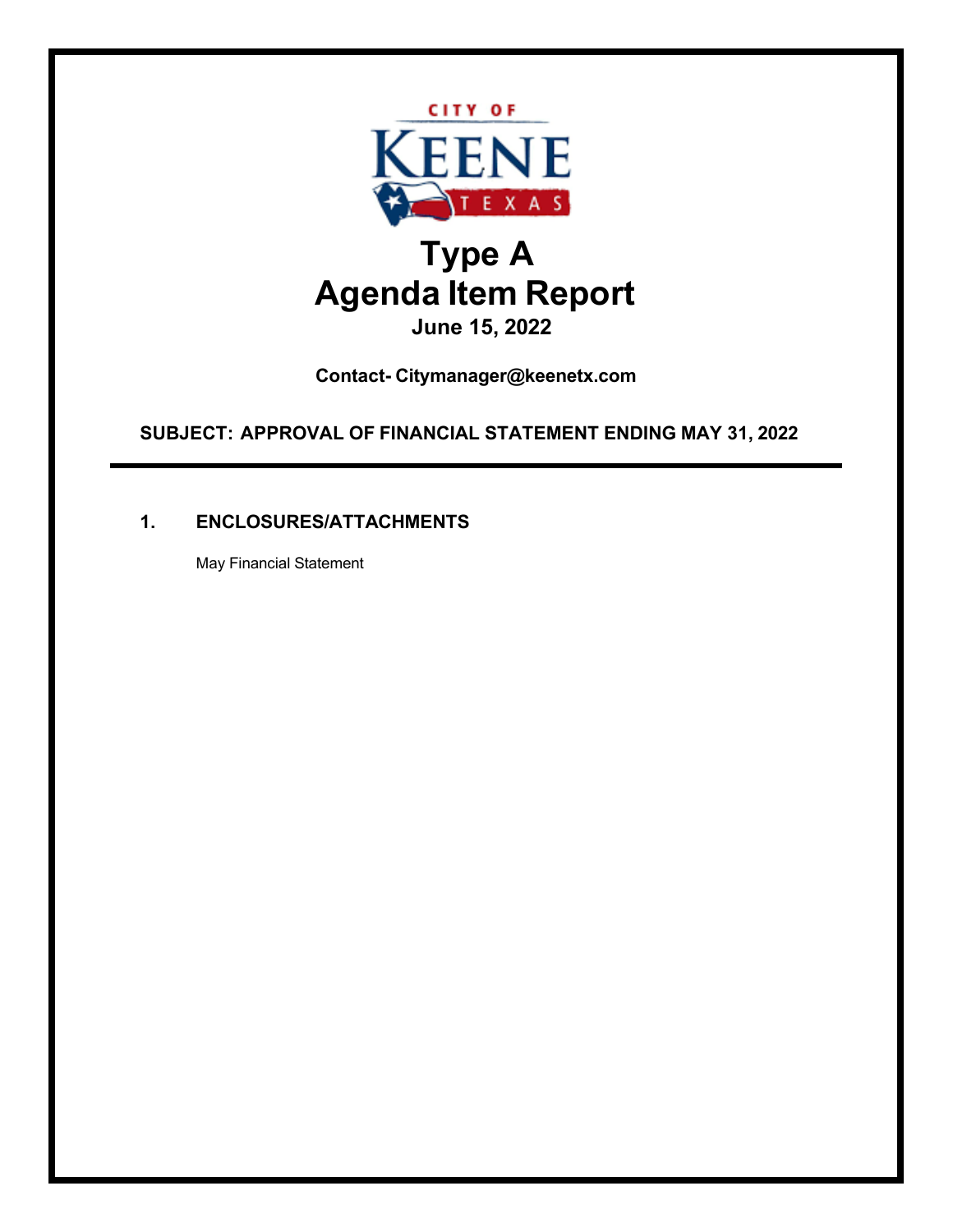| FY 22 /May 31, 2022                      |                                 | 2020-2021 YTD<br><b>ACTUAL - MAY</b> |               | 2021-2022<br><b>APPROVED</b> |               |                | $Y-T-D$<br><b>ACTUAL -MAY</b> | <b>CURRENT</b><br><b>BALANCE</b> |             | 66.67% Target<br>% OF BUDGET<br><b>YTD ACTUALS</b> |
|------------------------------------------|---------------------------------|--------------------------------------|---------------|------------------------------|---------------|----------------|-------------------------------|----------------------------------|-------------|----------------------------------------------------|
| <b>KEDC REVENUES TYPE A</b>              |                                 |                                      |               |                              |               |                |                               |                                  |             |                                                    |
|                                          | <b>GRAND TOTAL REVENUE</b>      | s                                    | 184,234.20    | \$                           | 275,000.00    | $\mathbf{s}$   | 196,597.87 \$                 |                                  | 78,402.13   | 71.5%                                              |
| <b>KEDC EXPENDITURES</b>                 |                                 |                                      |               |                              |               |                |                               |                                  |             |                                                    |
|                                          | <b>ADMINISTRATIVE COSTS</b>     | S                                    | 7,246.92 \$   |                              | 23,830.25 \$  |                | 9,989.29                      | $\mathbf{s}$                     | 13,840.96   | 41.9%                                              |
|                                          | CONTRACTUAL SVC COSTS           | S                                    | 31,841.20 \$  |                              | 59,127.00 \$  |                | 13,436.30                     | <b>S</b>                         | 45,690.70   | 22.7%                                              |
|                                          | DEPARTMENTAL SVC COSTS          | S                                    | 4,564.95 \$   |                              | 37,355.00 \$  |                | 4,970.00                      | $\mathbf{s}$                     | 32,385.00   | 13.3%                                              |
|                                          | <b>FINANCIAL SVC COSTS</b>      | S                                    | 128,480.66 \$ |                              | 78,976.00 \$  |                | 75,546.58                     | $\mathbf{s}$                     | 3,429.42    | 95.7%                                              |
|                                          | <b>GRAND TOTAL EXPENDITURES</b> | $\mathbf{s}$                         | 172, 133. 73  | \$                           | 199,288.25 \$ |                | 103,942.17                    | $\mathbf{s}$                     | 95,346.08   | 52.2%                                              |
|                                          |                                 |                                      |               |                              |               |                |                               |                                  |             |                                                    |
| <b>ECONOMIC DEVELOPMENT CORPORTATION</b> |                                 |                                      |               |                              |               |                |                               |                                  |             |                                                    |
| OPERATING REVENUES                       |                                 |                                      |               |                              |               |                |                               |                                  |             |                                                    |
| 300-4-000-4005                           | <b>SALES TAX REVENUE</b>        | S                                    | 182,456.85 \$ |                              | 275,000.00 \$ |                | 195,024.35 \$                 |                                  | 79,975.65   | 70.9%                                              |
| 300-4-000-4007                           | <b>INTEREST INCOME</b>          | S                                    | 597.35        | \$                           |               | $\mathfrak{s}$ | 393.52                        | $\mathcal{S}$                    | (393.52)    | 0.0%                                               |
| 300-4-000-4008                           | MISCELLANEOUS INCOME            | S                                    | 1,180.00      | \$                           |               | \$             | 1,180.00                      | $\mathbf{s}$                     | (1, 180.00) | 0.0%                                               |
| <b>TOTAL OPERATING REVENUE</b>           |                                 | S                                    | 184,234.20    | \$                           | 275,000.00    | \$             | 196,597.87 \$                 |                                  | 78,402.13   | 71.5%                                              |
| <b>OTHER REVENUES</b>                    |                                 |                                      |               |                              |               |                |                               |                                  |             |                                                    |
| 300-4-000-4602                           | <b>RESERVE ALLOCATIONS</b>      | S                                    |               | \$                           |               | \$             |                               | <b>S</b>                         |             | 0.0%                                               |
| 300-4-110-4746                           | <b>INSURANCE PROCEEDS</b>       | S                                    |               | \$                           |               | \$             |                               | <sub>\$</sub>                    | ٠           | 0.0%                                               |
| TOTAL OTHER REVENUES                     |                                 | S                                    |               | \$                           |               | $\mathbf{r}$   |                               | Ŝ                                |             | 0.0%                                               |
| <b>KEDC EXPENDITURES</b>                 |                                 |                                      |               |                              |               |                |                               |                                  |             |                                                    |
| <b>ADMINISTRATIVE COSTS</b>              |                                 |                                      |               |                              |               |                |                               |                                  |             |                                                    |
| <b>FACILITIES</b>                        |                                 |                                      |               |                              |               |                |                               |                                  |             |                                                    |
| 300-5-110-6125                           | OFFICE RENTAL                   | S                                    | $4,000.00$ \$ |                              | $6,000.00$ \$ |                | $4,000.00$ \$                 |                                  | 2,000.00    | 66.7%                                              |
| <b>TRAVEL &amp; TRAINING / DUES</b>      |                                 |                                      |               |                              |               |                |                               |                                  |             |                                                    |
| 300-5-110-6201                           | <b>TRAINING &amp; TRAVEL</b>    | S                                    | 574.00 \$     |                              | $3,120.00$ \$ |                |                               | $\mathcal{S}$                    | 3,120.00    | 0.0%                                               |
| 300-5-110-6205                           | <b>DUES &amp; SUBSCRIPTIONS</b> | S                                    | $2,555.00$ \$ |                              | 13,127.50 \$  |                | $5,811.05$ \$                 |                                  | 7.316.45    | 44.3%                                              |
| <b>MAINTENANCE &amp; REPAIRS</b>         |                                 |                                      |               |                              |               |                |                               |                                  |             |                                                    |
| 300-5-110-6320                           | <b>VEHICLE MAINTENANCE</b>      | S                                    | $117.92$ \$   |                              | 1,082.75 \$   |                | $178.24$ \$                   |                                  | 904.51      | 16.5%                                              |
| 300-5-110-6405                           | OFFICE EQUIPMENT                | S                                    |               | \$                           | 500.00        | $\mathbf{s}$   |                               | <b>S</b>                         | 500.00      | $0.0\%$                                            |
| <b>TOTAL ADMINISTRATIVE COSTS</b>        |                                 |                                      | 7,246.92      | \$                           | 23,830.25     | $\mathbf{s}$   | 9,989.29                      | S                                | 13,840.96   | 41.9%                                              |
|                                          |                                 |                                      |               |                              |               |                |                               |                                  |             |                                                    |
| <b>CONTRACTUAL SERVICE COSTS</b>         |                                 |                                      |               |                              |               |                |                               |                                  |             |                                                    |
| CONTRACTED SERVICES                      |                                 |                                      |               |                              |               |                |                               |                                  |             |                                                    |
| 300-5-110-6820                           | LEGAL SERVICES*                 | S                                    |               | \$                           | $2,500.00$ \$ |                |                               | - \$                             | 2,500.00    | 0.0%                                               |
| 300-5-110-6853                           | EDC DIRECTOR-SUPPORT COSTS      | S                                    | 26,737.20 \$  |                              | 48,971.00 \$  |                | 9,684.30                      | $\sqrt{3}$                       | 39,286.70   | 19.8%                                              |
| 300-5-110-6883                           | <b>CITY OF KEENE SERVICES</b>   | S                                    | 5.104.00 \$   |                              | 7,656.00      | $\mathbb{S}$   | 3,752.00                      | $\mathcal{S}$                    | 3,904.00    | 49.0%                                              |
| <b>TOTAL CONTRACTUAL SERVICES COSTS</b>  |                                 |                                      | 31,841.20     | \$                           | 59,127.00     | $\mathbf{s}$   | 13,436.30                     | \$                               | 45,690.70   | 22.7%                                              |
|                                          |                                 |                                      |               |                              |               |                |                               |                                  |             |                                                    |
| <b>DEPARTMENTAL SERVICE COSTS</b>        |                                 |                                      |               |                              |               |                |                               |                                  |             |                                                    |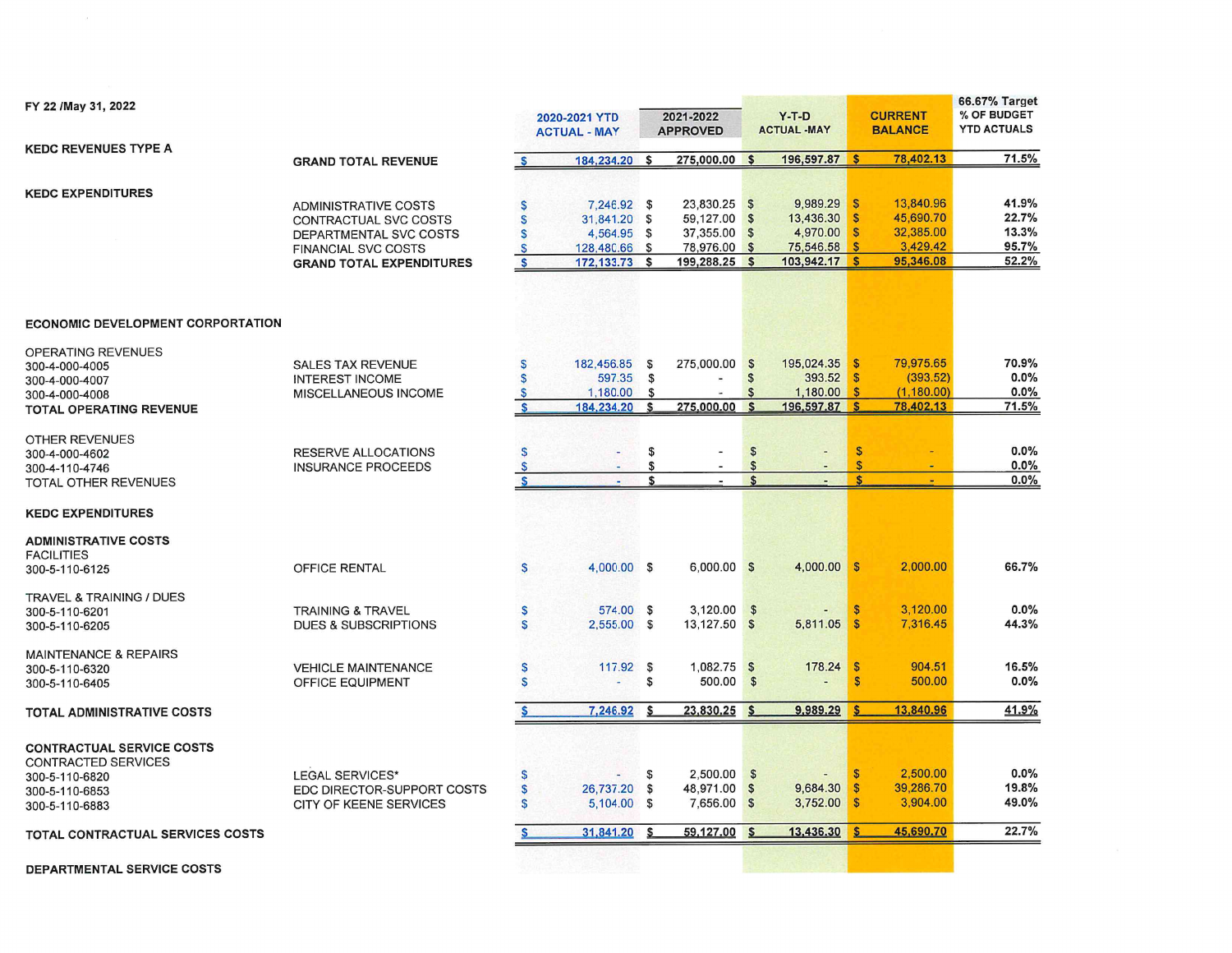| DEPARTMENTAL SERVICES                                  |                                          |    |               |      |              |                |                |              |              |         |
|--------------------------------------------------------|------------------------------------------|----|---------------|------|--------------|----------------|----------------|--------------|--------------|---------|
| 300-5-110-6905                                         | INFRASTRUCTURE & DEVELOPMENT             | S  |               | \$   |              | $\mathfrak{s}$ |                | $\mathbf{s}$ |              |         |
| 300-5-110-6915                                         | ADVERTISING & PROMOTIONS                 | S  | 770.86        | S.   | 8,550.00 \$  |                | 4,970.00       | <b>S</b>     | 3,580.00     | 58.1%   |
| 300-5-110-6916                                         | <b>BUSINESS DVLPMNT &amp; INCENTIVES</b> | s  | 92.95         | - 5  | 15,000.00    | $\mathbf{s}$   |                |              | 15,000.00    | $0.0\%$ |
| 300-5-110-6923                                         | <b>LAND &amp; TAX ASSESSMENTS</b>        |    |               | S    | 3,705.00     | $\mathfrak{s}$ |                |              | 3,705.00     | 0.0%    |
| 300-5-110-6963                                         | INDUSTRIAL PARK MAINTENANCE              | S  | 250.00        | £.   | 5,000.00     | \$             |                |              | 5,000.00     | 0.0%    |
| 300-5-110-6964                                         | INDUSTRIAL PARK IMPROVEMENTS             | S  | 1.000.00      |      |              |                |                |              |              |         |
| 300-5-110-6980                                         | ADMINISTARATIVE SERVICES                 |    | 2.451.14 \$   |      | 5,100.00     | \$             | $\overline{a}$ |              | 5,100.00     | 0.0%    |
| <b>TOTAL DEPARTMENTAL SERVICES COSTS</b>               |                                          |    | 4.564.95 \$   |      | 37,355.00 \$ |                | 4,970.00       | $\mathbf{s}$ | 32,385.00    | 13.3%   |
| <b>FINANCIAL SERVICE COSTS</b>                         |                                          |    |               |      |              |                |                |              |              |         |
| <b>FINANCIAL OBLIGATIONS</b>                           | <b>FINANCIAL-LOAN SVCS</b>               | S  | 33,702.62 \$  |      | 53.677.00 \$ |                | 65,563.67 \$   |              | (11, 886.67) | 122.1%  |
| 300-5-110-7591                                         | FINANCIAL-LOAN SVCS (INTEREST)           | S  | 11,444.68 \$  |      | 25,299.00 \$ |                | 9,982.91       | - \$         | 15,316.09    | 39.5%   |
| 300-5-110-7592                                         | FINANCIAL-CITY LOAN REPAYMENT            | -S | 83.333.36     | - \$ |              |                |                |              |              |         |
| 300-5-110-7599<br><b>TOTAL FINANCIAL SERVICE COSTS</b> |                                          | S  | 128,480.66 \$ |      | 78,976.00 \$ |                | 75.546.58      |              | 3,429.42     | 95.7%   |
|                                                        |                                          |    |               |      |              |                |                |              |              |         |
| TOTAL KEDC - A - EXPENDITURES                          |                                          | s  | 172.133.73 \$ |      | 199,288.25   |                | 103,942.17 \$  |              | 95,346.08    | 52.2%   |
|                                                        |                                          |    |               |      |              |                |                |              |              |         |
| <b>KED CHECKING</b>                                    | <b>BALANCE</b>                           |    | 373.62        |      |              |                |                | S            | 373.62       |         |
| <b>KED MONEY MARKET</b>                                | <b>BALANCE</b>                           | s  | 197,238.37    |      |              |                |                | S            | 310,186.04   |         |
| <b>CR 317 LOAN</b>                                     | <b>BALANCE</b>                           | s  | 276,462.36    |      |              |                |                | S            | 198,272.29   |         |
| <b>8 TRACTS LOAN</b>                                   | <b>BALANCE</b>                           | S. | 195,502.28    |      |              |                |                | S            | 163,667.11   |         |
|                                                        |                                          |    |               |      |              |                |                |              |              |         |
|                                                        | Mthly Loan Pmts - CR 317 Loan            |    | 4,695.00      |      |              |                |                |              |              |         |
|                                                        | Mthly Loan Pmts - 8 Tracts Loan          |    | 1,886.36      |      |              |                |                |              |              |         |

 $\alpha$  . The set of  $\alpha$  is the set of  $\alpha$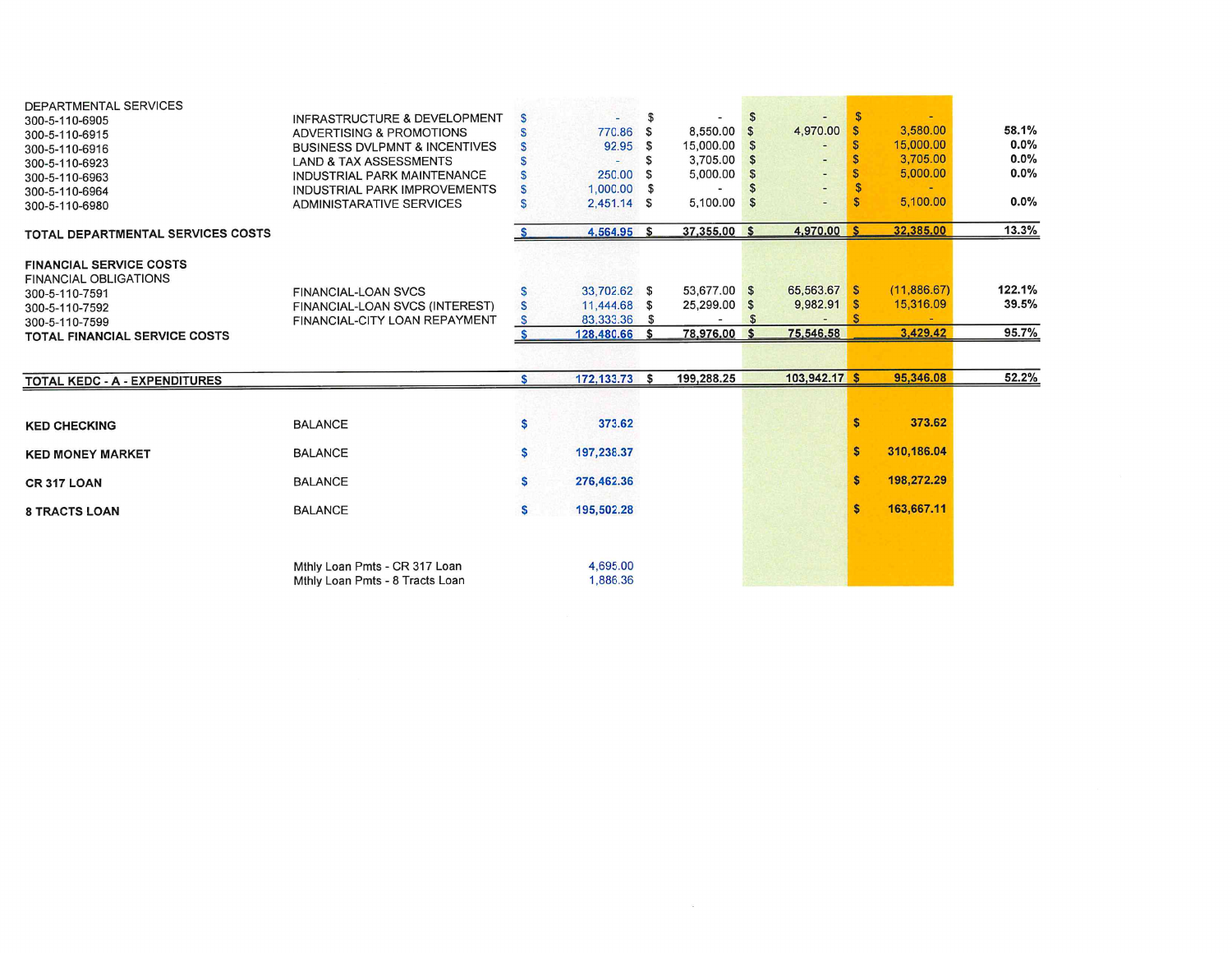

**Contact- Citymanager@keenetx.com**

**SUBJECT: DISCUSSION ON THE STATUS OF BIDS TO CLEAR THE FENCE LINE ON CR 317 AND HWY 67**

### **1. BACKGROUND**

The board authorized the city to go out for bids to remove all brush and trees 6 inches in diameter or below along the fence line located to the east of CR 317 E. This will begin at US Hwy 67 and go south for approximately  $\frac{1}{4}$  mile until the entrance of the first private driveway. All bidders will be required to visit the site.